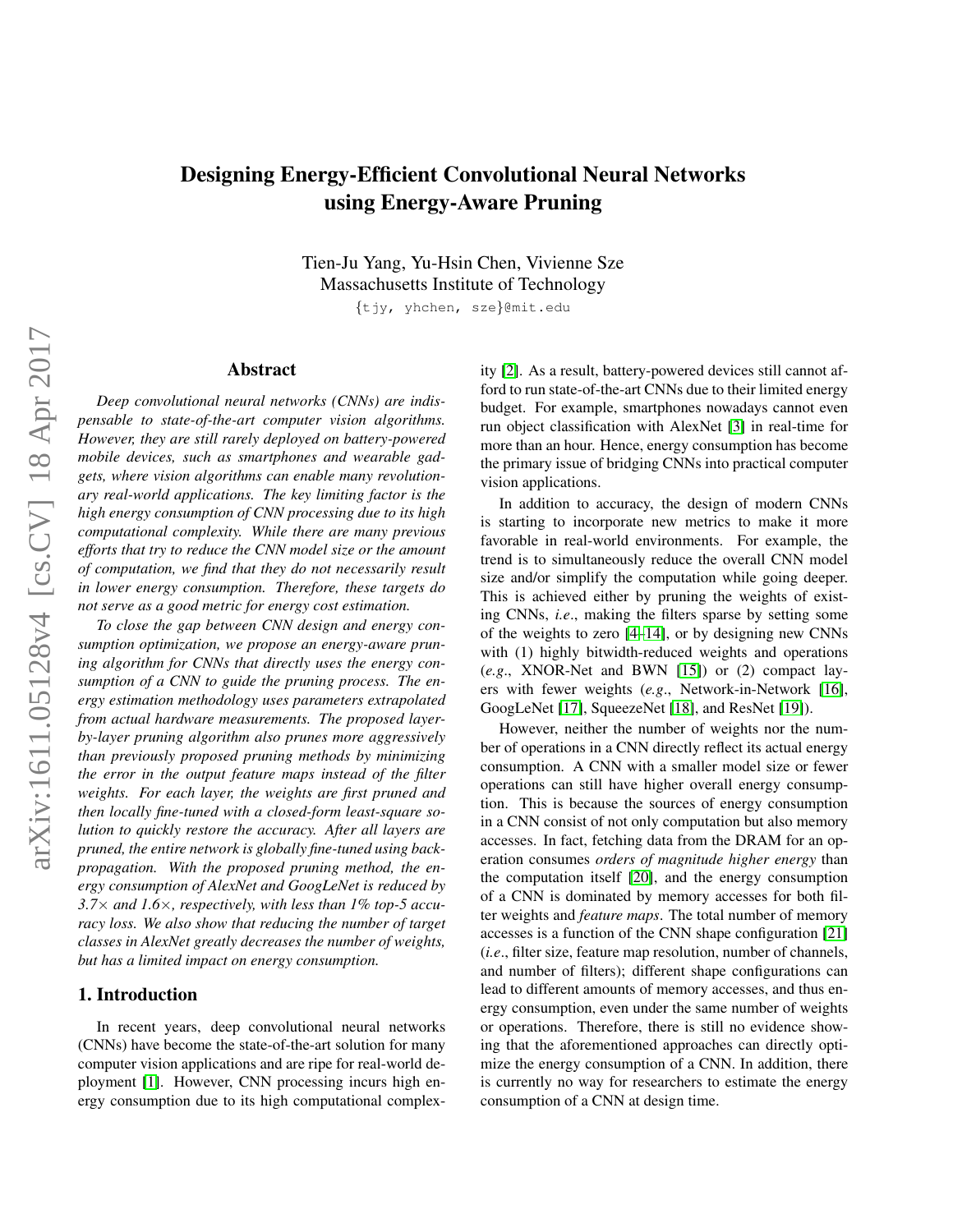The key to closing the gap between CNN design and energy efficiency optimization is to directly use energy, instead of the number of weights or operations, as a metric to guide the design. In order to obtain realistic estimate of energy consumption at design time of the CNN, we use the framework proposed in [\[21\]](#page-8-11) that models the two sources of energy consumption in a CNN (computation and memory accesses), and use energy numbers extrapolated from actual hardware measurements [\[22\]](#page-8-12). We then extend it to further model the impact of data sparsity and bitwidth reduction. The setup targets battery-powered platforms, such as smartphones and wearable devices, where hardware resources (*i.e.*, computation and memory) are limited and energy efficiency is of utmost importance.

We further propose a new CNN pruning algorithm with the goal to minimize overall energy consumption with marginal accuracy degradation. Unlike the previous pruning methods, it directly minimizes the changes to the output feature maps as opposed to the changes to the filters and achieves a higher compression ratio (*i.e*., the number of removed weights divided by the number of total weights). With the ability to directly estimate the energy consumption of a CNN, the proposed pruning method identifies the parts of a CNN where pruning can maximally reduce the energy cost, and prunes the weights more aggressively than previously proposed methods to maximize the energy reduction.

In summary, the key contributions of this work include:

- Energy Estimation Methodology: Since the number of weights or operations does not necessarily serve as a good metric to guide the CNN design toward higher energy efficiency, we directly use the energy consumption of a CNN to guide its design. This methodology is based on the framework proposed in [\[21\]](#page-8-11) for realistic batterypowered systems, *e.g*., smartphones, wearable devices, etc. We then further extend it to model the impact of data sparsity and bitwidth reduction. The corresponding energy estimation tool is available at [\[23\]](#page-8-13).
- Energy-Aware Pruning: We propose a new layer-bylayer pruning method that can aggressively reduce the number of non-zero weights by minimizing changes in feature maps as opposed to changes in filters. To maximize the energy reduction, the algorithm starts pruning the layers that consume the most energy instead of with the largest number of weights, since pruning becomes more difficult as more layers are pruned. Each layer is first pruned and the preserved weights are locally finetuned with a closed-form least-square solution to quickly restore the accuracy and increase the compression ratio. After all the layers are pruned, the entire network is further globally fine-tuned by back-propagation. As a result, for AlexNet, we can reduce energy consumption by  $3.7\times$ after pruning, which is  $1.7 \times$  lower than pruning with the popular network pruning method proposed in [\[8\]](#page-8-14). Even

for a compact CNN, such as GoogLeNet, the proposed pruning method can still reduce energy consumption by 1.6×. The pruned models will be released at [\[23\]](#page-8-13). As many embedded applications only require a limited set of classes, we also show the impact of pruning AlexNet for a reduced number of target classes.

• Energy Consumption Analysis of CNNs: We evaluate the energy versus accuracy trade-off of widely-used or pruned CNN models. Our key insights are that (1) maximally reducing weights or the number of MACs in a CNN does not necessarily result in optimized energy consumption, and *feature maps need to be factored in*, (2) convolutional (CONV) layers, instead of fully-connected (FC) layers, dominate the overall energy consumption in a CNN, (3) deeper CNNs with fewer weights, *e.g*., GoogLeNet and SqueezeNet, do not necessarily consume less energy than shallower CNNs with more weights, *e.g*., AlexNet, and (4) sparsifying the filters can provide equal or more energy reduction than reducing the bitwidth (even to binary) of weights.

## <span id="page-1-0"></span>2. Energy Estimation Methodology

# <span id="page-1-1"></span>2.1. Background and Motivation

Multiply-and-accumulate (MAC) operations in CONV and FC layers account for over 99% of total operations in state-of-the-art CNNs [\[3,](#page-8-2) [17,](#page-8-7) [19,](#page-8-9) [24\]](#page-8-15), and therefore dominate both processing runtime and energy consumption. The energy consumption of MACs comes from computation and memory accesses for the required data, including both weights and feature maps. While the amount of computation increases linearly with the number of MACs, the amount of required data does not necessarily scale accordingly due to data reuse, *i.e*., the same data value is used for multiple MACs. This implies that some data have a higher impact on energy than others, since they are accessed more often. In other words, removing the data that are reused more has the potential to yield higher energy reduction.

Data reuse in a CNN arises in many ways, and is determined by the shape configurations of different layers. In CONV layers, due to its weight sharing property, each weight and input activation are reused many times according to the resolution of output feature maps and the size of filters, respectively. In both CONV and FC layers, each input activation is also reused across all filters for different output channels within the same layer. When input batching is applied, each weight is further reused across all input feature maps in both types of layers. Overall, CONV layers usually present much more data reuse than FC layers. Therefore, as a general rule of thumb, each weight and activation in CONV layers have a higher impact on energy than in FC layers.

While data reuse serves as a good metric for comparing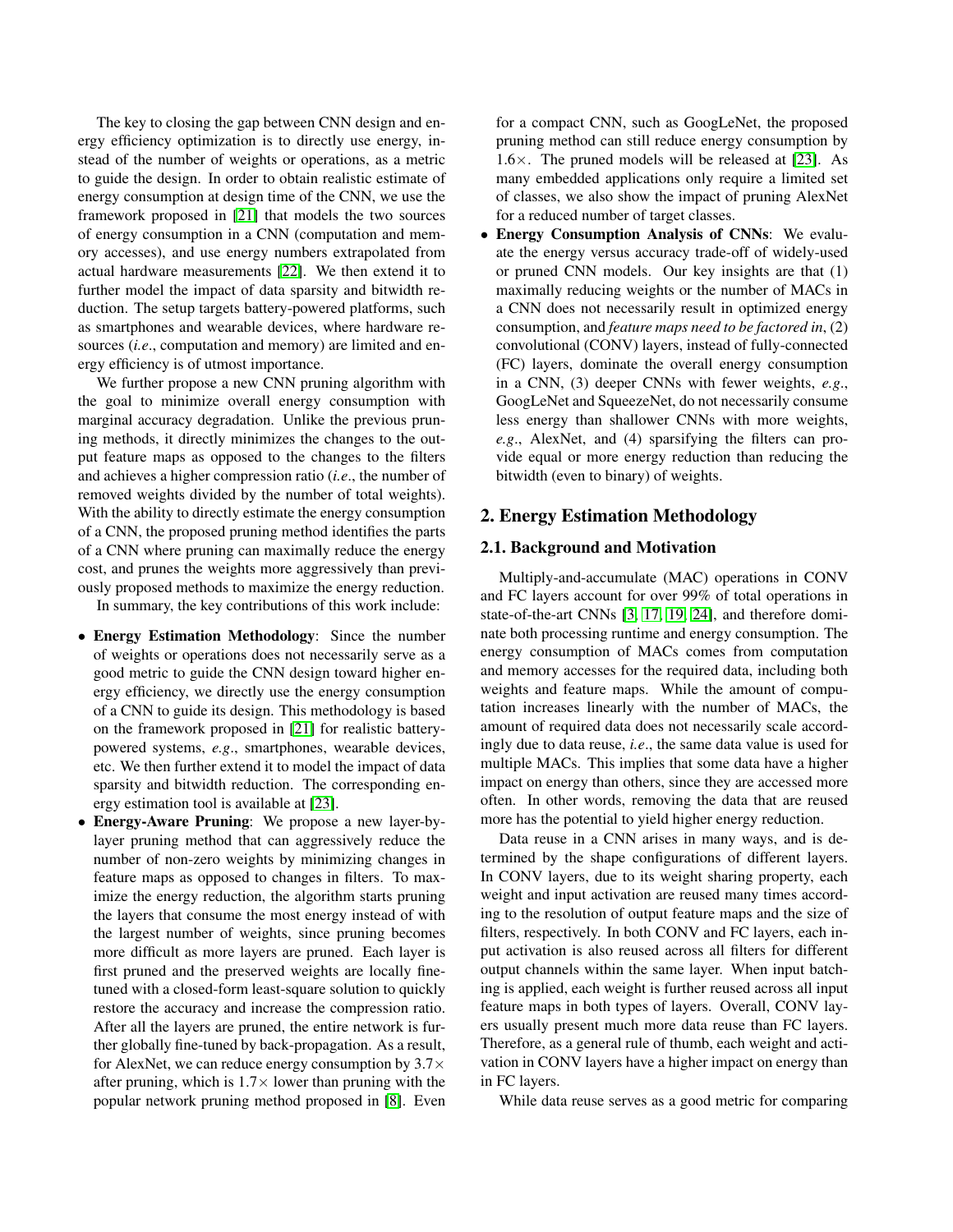

<span id="page-2-0"></span>Figure 1. The energy estimation methodology is based on the framework proposed in [\[21\]](#page-8-11), which optimizes the memory accesses at each level of the memory hierarchy to achieve the lowest energy consumption. We then further account for the impact of data sparsity and bitwidth reduction, and use energy numbers extrapolated from actual hardware measurements of [\[22\]](#page-8-12) to calculate the energy for both computation and data movement.

relative energy impact of data, it does not directly translate to the actual energy consumption. This is because modern hardware processors implement multiple levels of memory hierarchy, *e.g*., DRAM and multi-level buffers, to amortize the energy cost of memory accesses. The goal is to access data more from the less energy-consuming memory levels, which usually have less storage capacity, and thus minimize data accesses to the more energy-consuming memory levels. Therefore, the total energy cost to access a single piece of data with many reuses can vary a lot depending on how the accesses spread across different memory levels, and minimizing overall energy consumption using the memory hierarchy is the key to energy-efficient processing of CNNs.

## 2.2. Methodology

With the idea of exploiting data reuse in a multi-level memory hierarchy, Chen et al. [\[21\]](#page-8-11) have presented a framework that can estimate the energy consumption of a CNN for inference. As shown in Fig [1,](#page-2-0) for each CNN layer, the framework calculates the energy consumption by dividing it into two parts: computation energy consumption,  $E_{comp}$ , and data movement energy consumption,  $E_{data}$ .  $E_{comp}$  is calculated by counting the number of MACs in the layer and weighing it with the energy consumed by running each MAC operation in the computation core.  $E_{data}$  is calculated by counting the number of memory accesses at each level of the memory hierarchy in the hardware and weighing it with the energy consumed by each access of that memory level. To obtain the number of memory accesses, [\[21\]](#page-8-11) proposes an optimization procedure to search for the optimal number of accesses for all data types (feature maps and weights) at all levels of memory hierarchy that results in the lowest energy consumption. For energy numbers of each MAC operation and memory access, we use numbers extrapolated from actual hardware measurements of the platform targeting battery-powered devices [\[22\]](#page-8-12).

Based on the aforementioned framework, we have created a methodology that further accounts for the impact of data sparsity and bitwidth reduction on energy consumption. For example, we assume that the computation of a MAC and its associated memory accesses can be skipped completely when either of its input activation or weight is zero. Lossless data compression is also applied on the sparse data to save the cost of both on-chip and off-chip data movement. The impact of bitwidth is quantified by scaling the energy cost of different hardware components accordingly. For instance, the energy consumption of a multiplier scales with the bitwidth quadratically, while that of a memory access only scales its energy linearly.

#### 2.3. Potential Impact

With this methodology, we can quantify the difference in energy costs between various popular CNN models and methods, such as increasing data sparsity or aggressive bitwidth reduction (discussed in Sec. [5\)](#page-5-0). More importantly, it provides a gateway for researchers to assess the energy consumption of CNNs at design time, which can be used as a feedback that leads to CNN designs with significantly reduced energy consumption. In Sec. [4,](#page-3-0) we will describe an energy-aware pruning method that uses the proposed energy estimation method for deciding the layer pruning priority.

# 3. CNN Pruning: Related Work

Weight pruning. There is a large body of work that aims to reduce the CNN model size by pruning weights while maintaining accuracy. LeCun et al. [\[4\]](#page-8-3) and Hassibi et al. [\[5\]](#page-8-16) remove the weights based on the sensitivity of the final objective function to that weight (*i.e*., remove the weights with the least sensitivity first). However, the complexity of computing the sensitivity is too high for large networks, so the magnitude-based pruning methods [\[6\]](#page-8-17) use the magnitude of a weight to approximate its sensitivity; specifically, the small-magnitude weights are removed first. Han et al. [\[7,](#page-8-18) [8\]](#page-8-14) applied this idea to recent networks and achieved large model size reduction. They iteratively prune and globally fine-tune the network, and the pruned weights will always be zero after being pruned. Jin et al. [\[9\]](#page-8-19) and Guo et al. [\[10\]](#page-8-20) extend the magnitude-based methods to allow the restoration of the pruned weights in the previous iterations, with tightly coupled pruning and global fine-tuning stages, for greater model compression. However, all the above meth-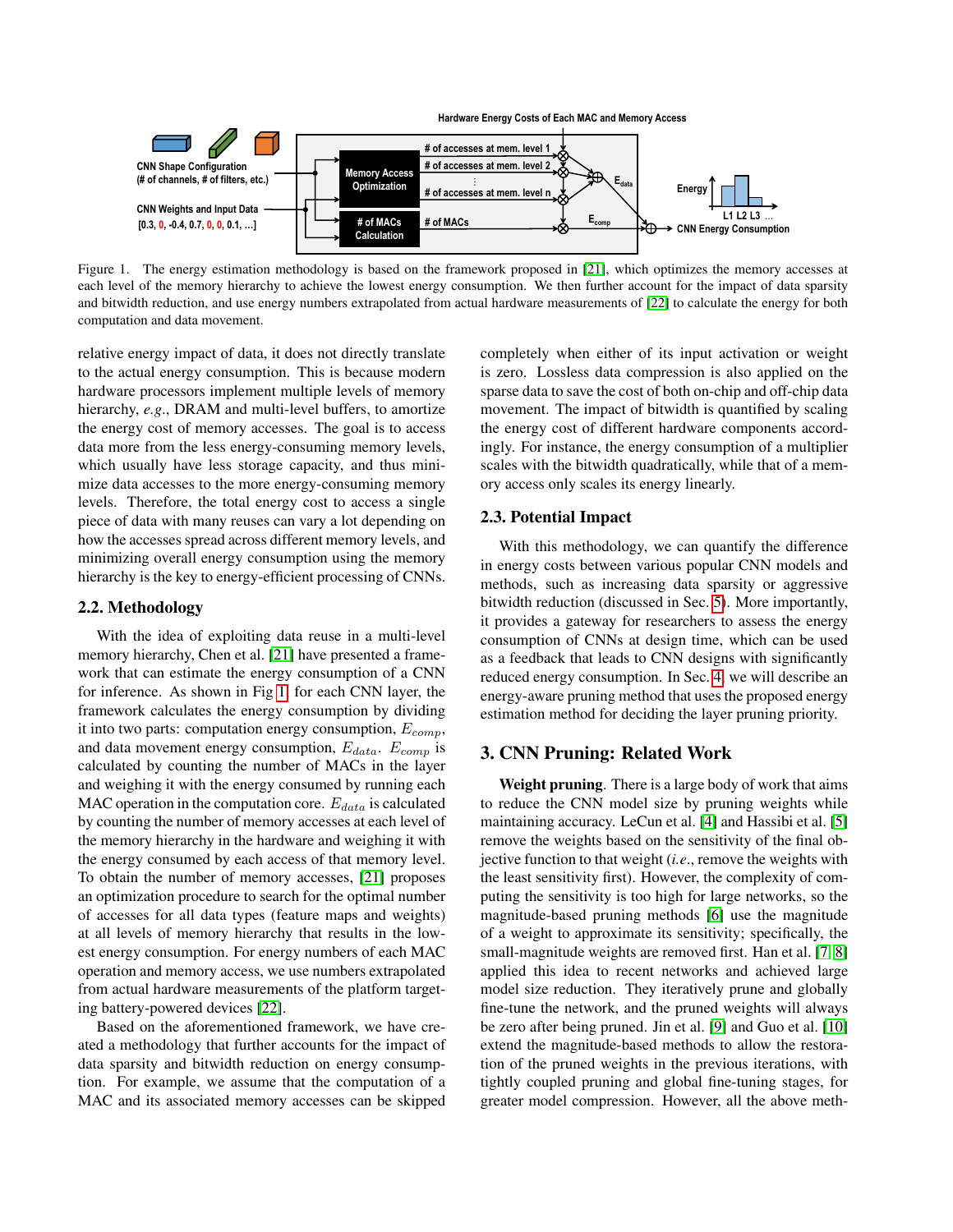ods evaluate whether to prune each weight independently and do not account for correlation between weights [\[11\]](#page-8-21). When the compression ratio is large, the aggregate impact of many weights can have a large impact on the output; thus, failing to consider the combined influence of the weights on the output limits the achievable compression ratio.

Filter pruning. Rather than investigating the removal of each individual weight (fine-grained pruning), there is also work that investigates removing entire filters (coarsegrained pruning). Hu et al. [\[12\]](#page-8-22) proposed removing filters that frequently generate zero outputs after the ReLU layer in the validation set. Srinivas et al. [\[13\]](#page-8-23) proposed merging similar filters into one. Mariet et al. [\[14\]](#page-8-4) proposed merging filters in the FC layers with similar output activations into one. Unfortunately, these coarse-grained pruning approaches tend to have lower compression ratios than finegrained pruning for the same accuracy.

*Previous work directly targets reducing the model size.* However, as discussed in Sec. [1,](#page-0-0) the number of weights alone does not dictate the energy consumption. Hence, the energy consumption of the pruned CNNs in the previous work is not minimized.

To address issues highlighted above, *we propose a new fine-grained pruning algorithm that specifically targets energy-efficiency*. It utilizes the estimated energy provided by the methodology described in Sec. [2](#page-1-0) to guide the proposed pruning algorithm to aggressively prune the layers with the highest energy consumption with marginal impact on accuracy. Moreover, the pruning algorithm considers the joint influence of weights on the final output feature maps, thus enabling both a higher compression ratio and a larger energy reduction. The combination of these two approaches results in CNNs that are more energy-efficient and compact than previously proposed approaches.

The proposed energy-efficient pruning algorithm can be combined with other techniques to further reduce the energy consumption, such as bitwidth reduction of weights or feature maps [\[15,](#page-8-5) [25,](#page-8-24) [26\]](#page-8-25), weight sharing and Huffman coding [\[8\]](#page-8-14), student-teacher learning [\[27\]](#page-8-26), filter decomposition [\[28,](#page-8-27) [29\]](#page-8-28) and pruning feature maps [\[30\]](#page-8-29).

## <span id="page-3-0"></span>4. Energy-Aware Pruning

Our goal is to reduce the energy consumption of a given CNN by sparsifying the filters without significant impact on the network accuracy. The key steps in the proposed energy-aware pruning are shown in Fig. [2,](#page-3-1) where the input is a CNN model and the output is a sparser CNN model with lower energy consumption.

In Step 1, the pruning order of the layers is determined based on the energy as described in Sec. [2.](#page-1-0) Step 2, 3 and 4 removes, restores and locally fine-tunes weights, respectively, for one layer in the network; this inner loop is repeated for each layer in the network. *Pruning* and *restoring*



<span id="page-3-1"></span>Figure 2. Flow of energy-aware pruning.

weights involve choosing weights, while *locally fine-tuning* weights involves changing the values of the weights, all while minimizing the output feature map error. In **Step 2**, a simple magnitude-based pruning method is used to quickly remove the weights above the target compression ratio (*e.g*., if the target compression ratio is 30%, 35% of the weights are removed in this step). The number of extra weights removed is determined empirically. In Step 3, the correlated weights that have the greatest impact on reducing the output error are restored to their original non-zero values to reach the target compression ratio (*e.g*., restore 5% of weights). In Step 4, the preserved weights are locally fine-tuned with a closed-form least-square solution to further decrease the output feature map error. Each of these steps are described in detail in Sec. [4.1](#page-3-2) to Sec. [4.4.](#page-4-0)

Once each individual layer has been pruned using Step 2 to 4, Step 5 performs global fine-tuning of weights across the entire network using back-propagation as described in Sec. [4.5.](#page-4-1) All these steps are iteratively performed until the final network can no longer maintain a given accuracy, *e.g*., 1% accuracy loss.

Compared to the previous magnitude-based pruning approaches [\[6](#page-8-17)[–10\]](#page-8-20), the main difference of this work is the introduction of Step 1, 3, and 4. Step 1 enables pruning to minimize the energy consumption. Step 3 and 4 increase the compression ratio and reduce the energy consumption.

#### <span id="page-3-2"></span>4.1. Determine Order of Layers Based on Energy

As more layers are pruned, it becomes increasingly difficult to remove weights because the accuracy approaches the given accuracy threshold. Accordingly, layers that are pruned early on tend to have higher compression ratios than the layers that follow. Thus, in order to maximize the over-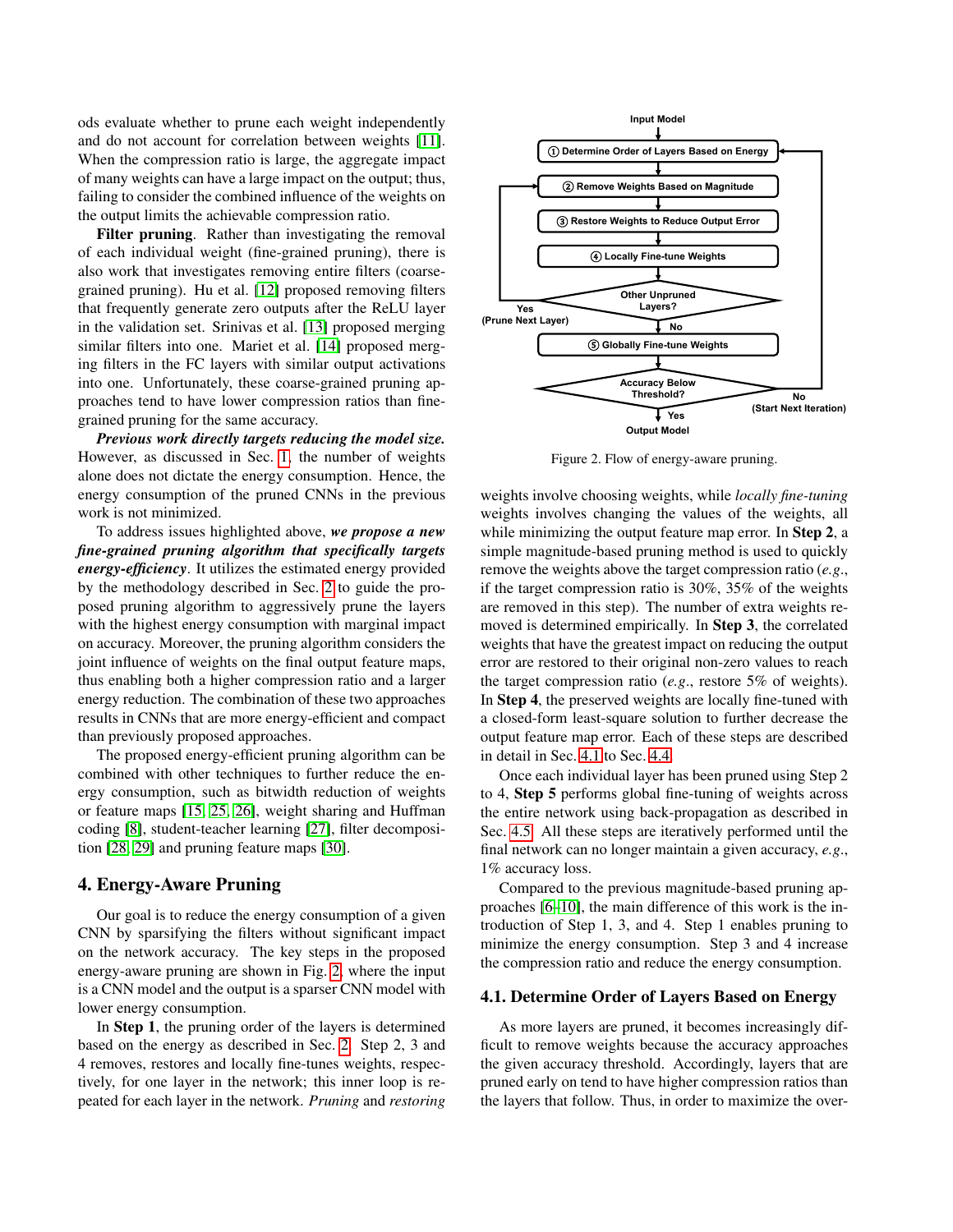all energy reduction, we prune the layers that consume the most energy first. Specifically, we use the energy estimation from Sec. [2](#page-1-0) and determine the pruning order of layers based on their energy consumption. As a result, the layers that consume the most energy achieve higher compression ratios and energy reduction. At the beginning of each outer loop iteration in Fig. [2,](#page-3-1) the new pruning order is redetermined according to the new energy estimation of each layer.

# 4.2. Remove Weights Based on Magnitude

For a FC layer,  $Y_i \in \mathbb{R}^{k \times 1}$  is the  $i^{th}$  output feature map across k images and is computed from

$$
Y_i = X_i A_i + B_i \mathbb{1},\tag{1}
$$

where  $A_i \in \mathbb{R}^{m \times 1}$  is the  $i^{th}$  filter among all n filters  $(A \in \mathbb{R}^{m \times n})$  with m weights, and  $X_i \in \mathbb{R}^{k \times m}$  denotes the corresponding k input feature maps,  $B_i \in \mathbb{R}$  is the  $i^{th}$ bias, and  $1 \in \mathbb{R}^{k \times 1}$  is a vector where all entries are one. For a CONV layer, we can convert the convolutional operation into a matrix multiplication operation, by converting the input feature maps into a Toeplitz matrix, and compute the output feature maps with a similar equation as Eq.(1).

To sparsify the filters without impacting the accuracy, the simplest method is pruning weights with magnitudes smaller than a threshold, which is referred to as magnitudebased pruning [\[6](#page-8-17)[–10\]](#page-8-20). The advantage of this approach is that it is fast, and works well when a few weights are removed, and thus the correlation between weights only has a minor impact on the output. However, as more weights are pruned, this method introduces a large output error as the correlation between weights becomes more critical. For example, if most of the small-magnitude weights are negative, the output error will become large once many of these small negative weights are removed using the magnitude-based pruning. In this case, it would be desirable to remove a large positive weight to compensate for the introduced error instead of removing more smaller negative weights. Thus, we only use magnitude-based pruning for fast initial pruning of each layer. We then introduce additional steps that account for the correlation between weights to reduce the output error due to the magnitude-based pruning.

#### 4.3. Restore Weights to Reduce Output Error

It is the error in the output feature maps, and not the filters, that affects the overall network accuracy. Therefore, we focus on minimizing the error of the output feature maps instead of that of the filters. To achieve this, we model the problem as the following  $\ell$ 0-minimization problem:

$$
\tilde{A}_i = \underset{\hat{A}_i}{\arg\min} \left\| \hat{Y}_i - X_i \hat{A}_i \right\|_p^p,
$$
\nsubject to

\n
$$
\left\| \hat{A} \right\|_0 \leq q, \quad i = 1, \dots, n,
$$
\n(2)

where  $\hat{Y}_i$  denotes  $Y_i - B_i \mathbb{1}$ ,  $\left\| \cdot \right\|_p$  is the p-norm, and q is the number of non-zero weights we want to retain in all filters.  $p$  can be set to 1 or 2, and we use 1. Unfortunately, solving this  $\ell$ 0-minimization problem is NP-hard. Therefore, a greedy algorithm is proposed to approximate it.

The algorithm starts from pruned filters  $\breve{A} \in \mathbb{R}^{m \times n}$ , obtained from the magnitude-based pruning in Step 2. These filters are pruned at a higher compression ratio than the target compression ratio. Each filter  $A_i$  has the corresponding support  $S_i$ , where  $S_i$  is a set of the indices of non-zero weights in the filter. It then iteratively restores weights until the number of non-zero weights is equal to  $q$ , which reflects the target compression ratio.

The residual of each filter, which indicates the current output feature map difference we need to minimize, is initialized as  $\hat{Y}_i - \hat{X}_i \check{A}_i$ . In each iteration, out of the weights not in the support of a given filter  $S_i$ , we select the weight that reduces the  $\ell$ 1-norm of the corresponding residual the most, and add it to the support  $S_i$ . The residual then is updated by taking this new weight into account.

We restore weights from the filter with the largest residual in each iteration. This prevents the algorithm from restoring weights in filters with small residuals, which will likely have less effect on the overall output feature map error. This could occur if the weights were selected based solely on the largest  $\ell$ 1-norm improvement for any filter.

To speed up this restoration process, we restore multiple weights within a given filter in each iteration. The  $g$  weights with the top-q maximum  $\ell$ 1-norm improvement are chosen. As a result, we reduce the frequency of computing residual improvement for each weight, which takes a significant amount of time. We adopt  $q$  equal to 2 in our experiments, but a higher  $q$  can be used.

#### <span id="page-4-0"></span>4.4. Locally Fine-tune Weights

The previous two steps select a subset of weights to preserve, but do not change the values of the weights. In this step, we perform the least-square optimization on each filter to change the values of their weights to further reduce the output error and restore the network accuracy:

$$
\bar{A}_{i,S_i} = \underset{\tilde{A}_{i,S_i}}{\arg \min} \left\| \hat{Y}_i - X_{i,S_i} \hat{A}_{i,S_i} \right\|_2^2, \quad \bar{A}_{i,S_i^C} = 0,
$$
 (3)

where the subscript  $S_i$  means choosing the non-pruned weights from the  $i^{th}$  filter and the corresponding columns from  $X_i$ . The least-square problem has a closed-form solution, which can be efficiently solved.

#### <span id="page-4-1"></span>4.5. Globally Fine-tune Weights

After all the layers are pruned, we fine-tune the whole network using back-propagation with the pruned weights fixed at zero. This step can be used to globally fine-tune the weights to achieve a higher accuracy. Fine-tuning the whole network is time-consuming and requires careful tuning of several hyper-parameters. In addition, back-propagation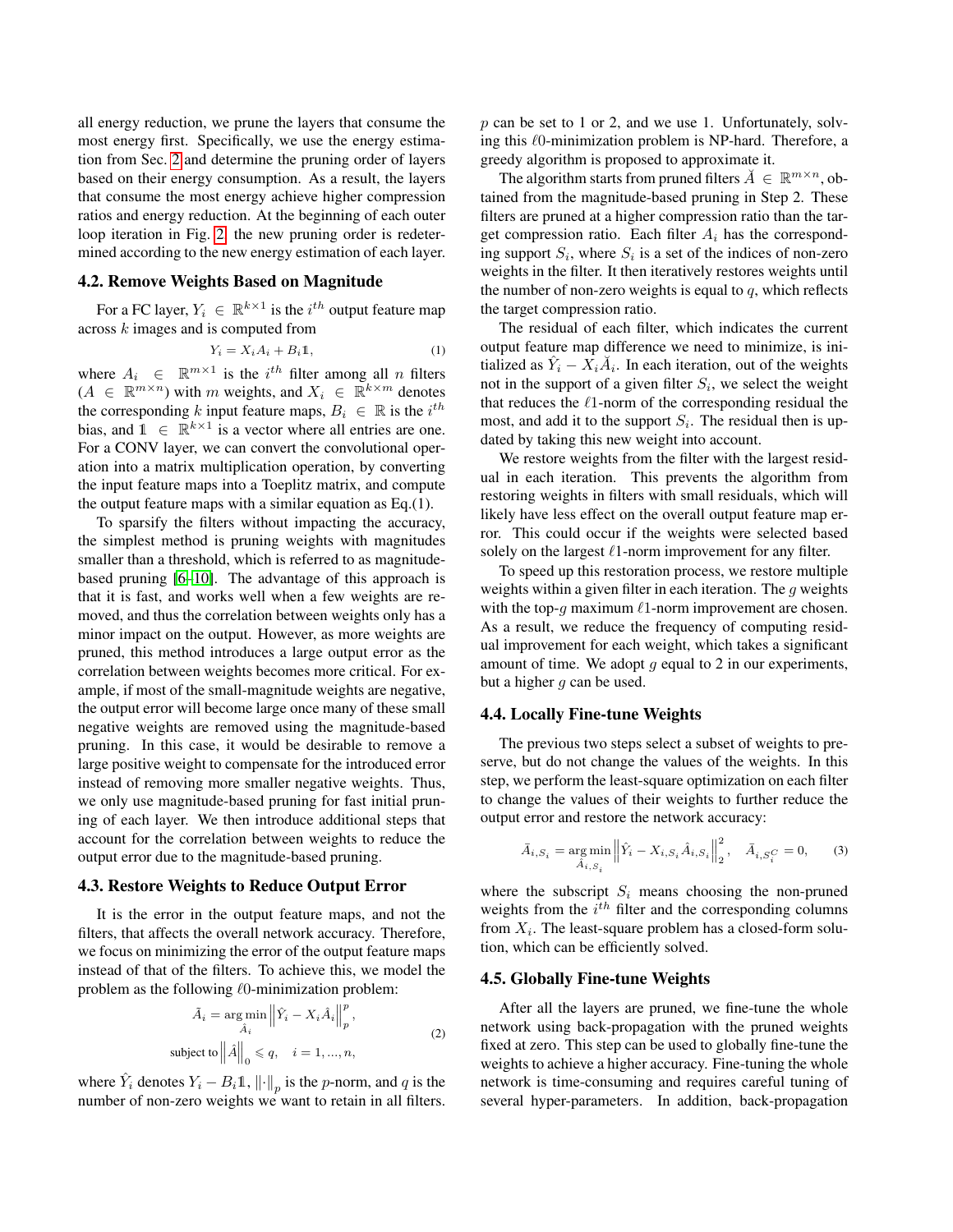can only restore the accuracy within certain accuracy loss. However, since we first locally fine-tune weights, part of the accuracy has already been restored, which enables more weights to be pruned under a given accuracy loss tolerance. As a result, we increase the compression ratio in each iteration, reducing the total number of globally fine-tuning iterations and the corresponding time.

## <span id="page-5-0"></span>5. Experiment Results

#### 5.1. Pruning Method Evaluation

We evaluate our energy-aware pruning on AlexNet [\[3\]](#page-8-2), GoogLeNet v1 [\[17\]](#page-8-7) and SqueezeNet v1 [\[18\]](#page-8-8) and compare it with the state-of-the-art magnitude-based pruning method with the publicly available models  $[8]$ <sup>[1](#page-5-1)</sup>. The accuracy and the energy consumption are measured on the ImageNet ILSVRC 2014 dataset [\[31\]](#page-8-30). Since the energy-aware pruning method relies on the output feature maps, we use the training images for both pruning and fine-tuning. All accuracy numbers are measured on the validation images. To estimate the energy consumption with the proposed methodology in Sec. [2,](#page-1-0) we assume all values are represented with 16-bit precision, except where otherwise specified, to fairly compare the energy consumption of networks. The hard-ware parameters used are similar to [\[22\]](#page-8-12).

Table [1](#page-6-0) summarizes the results.<sup>[2](#page-5-2)</sup> The batch size is 44 for AlexNet and 48 for other two networks. All the energyaware pruned networks have less than 1% accuracy loss with respect to the other corresponding networks. For AlexNet and SqueezeNet, our method achieves better results in all metrics (*i.e*., number of weights, number of MACs, and energy consumption) than the magnitude-based pruning [\[8\]](#page-8-14). For example, the number of MACs is reduced by another  $3.2 \times$  and the estimated energy is reduced by another  $1.7\times$  with a 15% smaller model size on AlexNet. Table [2](#page-6-1) shows a comparison of the energy-aware pruning and the magnitude-based pruning across each layer; our method gives a higher compression ratio for all layers, especially for CONV1 to CONV3, which consume most of the energy.

Our approach is also effective on compact models. For example, on GoogLeNet, the achieved reduction factor is  $2.9\times$  for the model size,  $3.4\times$  for the number of MACs and  $1.6\times$  for the estimated energy consumption.

#### 5.2. Energy Consumption Analysis

We also evaluate the energy consumption of popular CNNs. In Fig. [3,](#page-6-2) we summarize the estimated energy consumption of CNNs relative to their top-5 accuracy. The results reveal the following key observations:

- Convolutional layers consume more energy than fully-connected layers. Fig. [4](#page-6-3) shows the energy breakdown of the original AlexNet and two pruned AlexNet models. Although most of the weights are in the FC layers, CONV layers account for most of the energy consumption. For example, in the original AlexNet, the CONV layers contain 3.8% of the total weights, but consume 72.6% of the total energy. There are two reasons for this: (1) In CONV layers, the energy consumption of the input and output feature maps is much higher than that of FC layers. Compared to FC layers, CONV layers require a larger number of MACs, which involves loading inputs from memory and writing the outputs to memory. Accordingly, a large number of MACs leads to a large amount of weight and feature map movement and hence high energy consumption; (2) The energy consumption of weights for all CONV layers is similar to that of all FC layers. While CONV layers have fewer weights than FC layers, each weight in CONV layers is used more frequently than that in FC layers; this is the reason why the number of weights is not a good metric for energy consumption – different weights consume different amounts of energy. Accordingly, pruning a weight from CONV layers contributes more to energy reduction than pruning a weight from FC layers. In addition, as a network goes deeper, *e.g*., ResNet [\[19\]](#page-8-9), CONV layers dominate both the energy consumption and the model size. The energy-aware pruning prunes CONV layers effectively, which significantly reduces energy consumption.
- Deeper CNNs with fewer weights do not necessarily consume less energy than shallower CNNs with more weights. One network design strategy for reducing the size of a network without sacrificing the accuracy is to make a network thinner but deeper. However, does this mean the energy consumption is also reduced? Table [1](#page-6-0) shows that a network architecture having a smaller model size does not necessarily have lower energy consumption. For instance, SqueezeNet is a compact model and a good fit for memory-limited applications; it is thinner and deeper than AlexNet and achieves a similar accuracy with  $50\times$  size reduction, but consumes 33% more energy. The increase in energy is due to the fact that SqueezeNet uses more CONV layers and the size of the feature maps can only be greatly reduced in the final few layers to preserve the accuracy. Hence, the newly added CONV layers involve a large amount of computation and data movement, resulting in higher energy consumption.
- Reducing the number of weights can provide lower energy consumption than reducing the bitwidth of weights. From Fig. [3,](#page-6-2) the AlexNet pruned by the proposed method consumes less energy than BWN [\[15\]](#page-8-5). BWN uses an AlexNet-like architecture with binarized weights, which *only* reduces the weight-related and

<span id="page-5-1"></span><sup>&</sup>lt;sup>1</sup>The proposed energy-aware pruning can be easily combined with other techniques in [\[8\]](#page-8-14), such as weight sharing and Huffman coding.

<span id="page-5-2"></span><sup>2</sup>We use the models provided by MatConvNet [\[32\]](#page-8-31) or converted from Caffe [\[33\]](#page-8-32) or Torch [\[34\]](#page-8-33), so the accuracies may be slightly different from that reported by other works.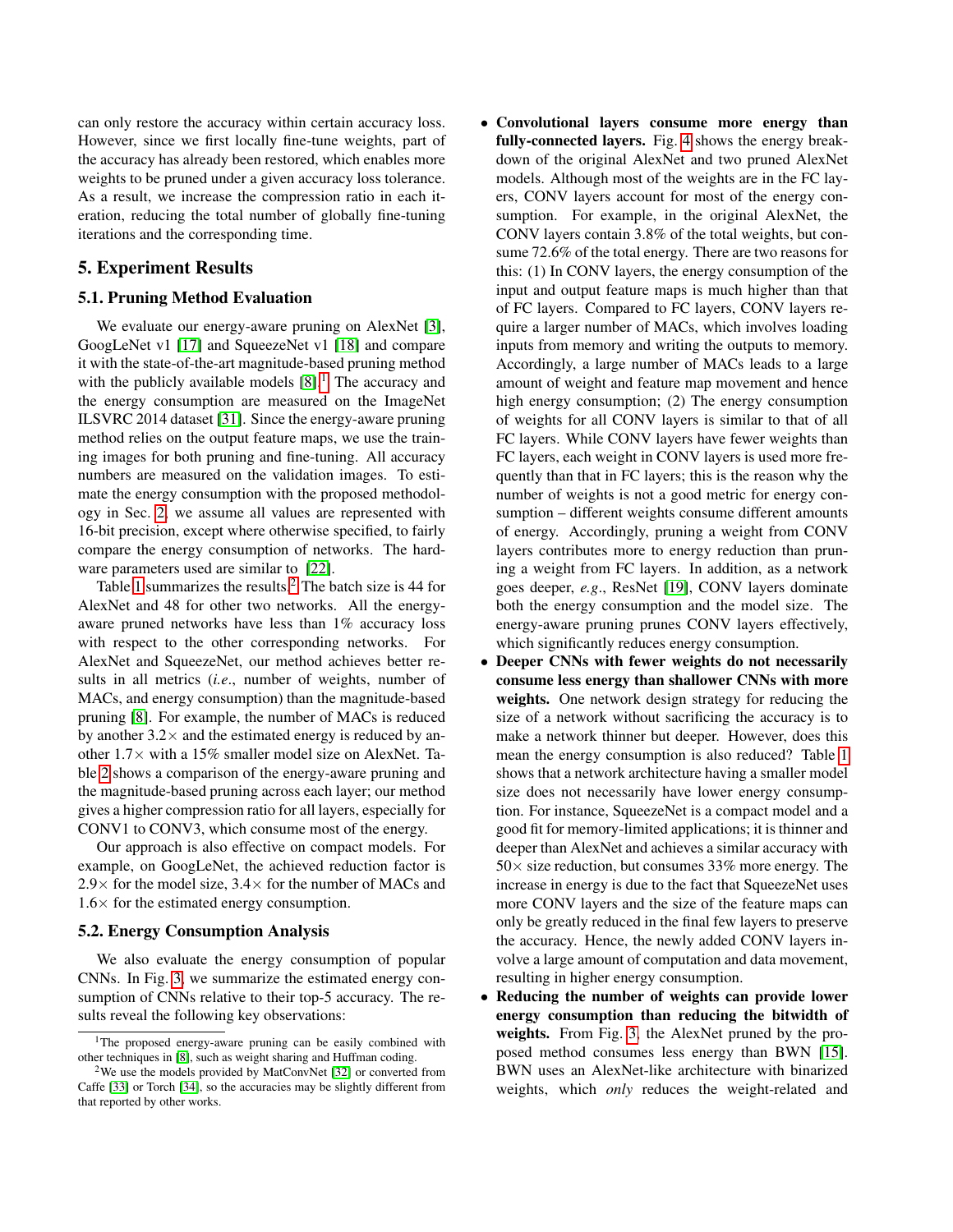|                   | Model                  | $Top-5$<br>Accuracy |       | # of Non-zero<br><b>Weights</b> $(\times 10^6)$ |      | # of Non-skipped<br><b>MACs</b> $(\times 10^8)^1$ |      | <b>Normalized</b><br><b>Energy</b> $(\times 10^{9})^{1,2}$ |
|-------------------|------------------------|---------------------|-------|-------------------------------------------------|------|---------------------------------------------------|------|------------------------------------------------------------|
| AlexNet           | (Original)             | 80.43%              | 60.95 | $100\%)$                                        | 3.71 | $(100\%)$                                         | 3.97 | $(100\%)$                                                  |
| AlexNet           | (181)                  | 80.37%              | 6.79  | $(11\%)$                                        | 1.79 | (48%)                                             | 1.85 | (47%)                                                      |
| AlexNet           | (Energy-Aware Pruning) | 79.56%              | 5.73  | $(9\%)$                                         | 0.56 | (15%)                                             | 1.06 | (27%)                                                      |
| GoogLeNet         | (Original)             | 88.26%              | 6.99  | $(100\%)$                                       | 7.41 | $(100\%)$                                         | 7.63 | $(100\%)$                                                  |
| GoogLeNet         | (Energy-Aware Pruning) | 87.28%              | 2.37  | (34%)                                           | 2.16 | (29%)                                             | 4.76 | (62%)                                                      |
| SqueezeNet        | (Original)             | 80.61%              | 1.24  | $100\%)$                                        | 4.51 | $(100\%)$                                         | 5.28 | $(100\%)$                                                  |
| <b>SqueezeNet</b> | (181)                  | 81.47%              | 0.42  | (33%)                                           | 3.30 | (73%)                                             | 4.61 | (87%)                                                      |
| SqueezeNet        | (Energy-Aware Pruning) | 80.47%              | 0.35  | (28%)                                           | 1.93 | (43%)                                             | 3.99 | (76%)                                                      |

<span id="page-6-0"></span>Table 1. Performance metrics of various dense and pruned models.

<sup>1</sup> Per image.

<sup>2</sup> The unit of energy is normalized in terms of the energy for a MAC operation (*i.e.*,  $10^2$  = energy of 100 MACs).



**Original CNN Magnitude-based Pruning [8] Energy-aware Pruning (This Work)**

Figure 3. Accuracy versus energy trade-off of popular CNN models. Models pruned with the energy-aware pruning provide a better accuracy versus energy trade-off (steeper slope).

|                   | [8]  |      |     | <b>This Work</b> |              |  |
|-------------------|------|------|-----|------------------|--------------|--|
| # of              | 1000 | 1000 | 100 | 10               | 10           |  |
| <b>Classes</b>    |      |      |     | (Random)         | (Dog)        |  |
| CONV <sub>1</sub> | 16%  | 83%  | 86% | 89%              | 89%          |  |
| CONV <sub>2</sub> | 62%  | 92%  | 97% | 97%              | 96%          |  |
| CONV <sub>3</sub> | 65%  | 91%  | 97% | 98%              | 97%          |  |
| CONV <sub>4</sub> | 63%  | 81%  | 88% | 97%              | 95%          |  |
| CONV <sub>5</sub> | 63%  | 74%  | 79% | 98%              | 98%          |  |
| FC1               | 91%  | 92%  | 93% | $\sim 100\%$     | $\sim 100\%$ |  |
| FC2               | 91%  | 91%  | 94% | $\sim$ 100%      | $\sim$ 100%  |  |
| FC <sub>3</sub>   | 74%  | 78%  | 78% | $\sim 100\%$     | $\sim 100\%$ |  |

<span id="page-6-2"></span><span id="page-6-1"></span>Table 2. Compression ratio<sup>1</sup> of each layer in AlexNet.

<sup>1</sup> The number of removed weights divided by the number of total weights. The higher, the better.

computation-related energy consumption. However, pruning reduces the energy of *both* weight and feature map movement, as well as computation. In addition, the weights in CONV1 and FC3 of BWN are not binarized to preserve the accuracy; thus BWN does not reduce the energy consumption of CONV1 and FC3. Moreover, to compensate for the accuracy loss of binarizing the weights, CONV2, CONV4 and CONV5 layers in BWN FC1 91% 92% 93%  $\sim 100\%$   $\sim 100\%$   $\sim 100\%$   $\sim 100\%$   $\sim 100\%$  Figure 4. Energy consumption.<br>The number of removed weights divided by the number of the computation-related energy consumption. However, pruning redu



<span id="page-6-3"></span>Figure 4. Energy consumption breakdown of different AlexNets in terms of the computation and the data movement of input feature maps, output feature maps and filter weights. From left to right: original AlexNet, AlexNet pruned by [\[8\]](#page-8-14), AlexNet pruned by the proposed energy-aware pruning.

ers of the original AlexNet, which increases the energy consumption.

• A lower number of MACs does not necessarily lead to lower energy consumption. For example, the pruned GoogleNet has a fewer MACs but consumes more energy than the SqueezeNet pruned by [\[8\]](#page-8-14). That is because they have different data reuse, which is determined by the shape configurations, as discussed in Sec. [2.1.](#page-1-1)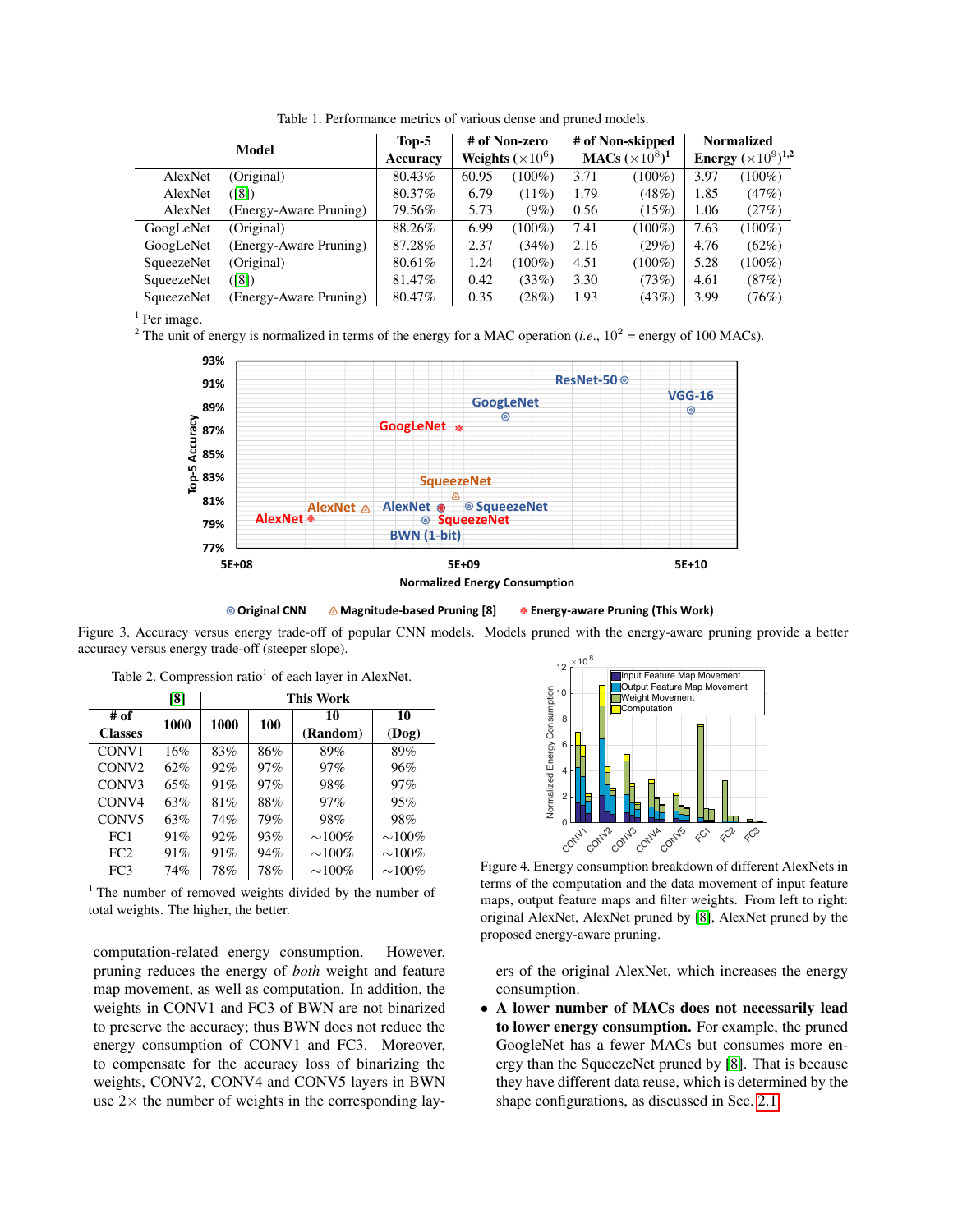

<span id="page-7-0"></span>(a) # of weights (b) # of MACs (c) Estimated energy Figure 5. The impact of reducing the number of target classes on the three metrics. The x-axis is the number of target classes. 10R and 10D denote the 10-random-class model and the 10-dog-class model, respectively.



<span id="page-7-1"></span>(a) Input feature map (b) Output feature map (c) Weight Figure 6. The energy breakdown of models with different numbers of target classes.

From Fig. [3,](#page-6-2) we also observe that the energy consumption scales exponentially with linear increase in accuracy. For instance, GoogLeNet consumes  $2 \times$  energy of AlexNet for 8% accuracy improvement, and ResNet-50 consumes  $3.3\times$  energy of GoogLeNet for 3% accuracy improvement.

In summary, the model size (*i.e*., the number of weights  $\times$  the bitwidth) and the number of MACs do not directly reflect the energy consumption of a layer or a network. There are other factors like the data movement of the feature maps, which are often overlooked. Therefore, with the proposed energy estimation methodology, researchers can have a clearer view of CNNs and more effectively design low-energy-consumption networks.

#### 5.3. Number of Target Class Reduction

In many applications, the number of classes can be significantly fewer than 1000. We study the influence of reducing the number of target classes by pruning weights on the three metrics. AlexNet is used as the starting point. The number of target classes is reduced from 1000 to 100 to 10. The target classes of the 100-class model and one of the 10-class models are randomly picked, and that of another 10-class model are different dog breeds. These models are pruned with less than  $1\%$  top-5 accuracy loss for the 100class model and less than  $1\%$  top-1 accuracy loss for the two 10-class models.

Fig. [5](#page-7-0) shows that as the number of target classes reduces, the number of weights and MACs and the estimated energy consumption decrease. However, they reduce at different rates with the model size dropping the fastest, followed by the number of MACs the second, and the estimated energy reduces the slowest.

According to Table [2,](#page-6-1) for the 10-class models, almost

all the weights in the FC layers are pruned, which leads to a very small model size. Because the FC layers work as classifiers, most of the weights that are responsible for classifying the removed classes are pruned. The higher-level CONV layers, such as CONV4 and CONV5, which contain filters for extracting more specialized features of objects, are also significantly pruned. CONV1 is pruned less since it extracts basic features that are shared among all classes. As a result, the number of MACs and the energy consumption do not reduce as rapidly as the number of weights. Thus, we hypothesize that the layers closer to the output of a network shrink more rapidly with the number of classes.

As the number of classes reduces, the energy consumption becomes less sensitive to the filter sparsity. From the energy breakdown (Fig. [6\)](#page-7-1), the energy consumption of feature maps gradually saturates due to data reuse and the memory hierarchy. For example, each time one input activation is loaded from the DRAM onto the chip, it is used multiple times by several weights. If any one of these weights is not pruned, the activation still needs to be fetched from the DRAM. Moreover, we observe that sometimes the sparsity of feature maps decreases after we reduce the number of target classes, which causes higher energy consumption for moving the feature maps.

Table [2](#page-6-1) and Fig. [5](#page-7-0) and [6](#page-7-1) show that the compression ratios and the performance of the two 10-class models are similar. Hence, we hypothesize that the pruning performance mainly depends on the number of target classes, and the type of the preserved classes is less influential.

# 6. Conclusion

This work presents an energy-aware pruning algorithm that directly uses the energy consumption of a CNN to guide the pruning process in order to optimize for the best energy-efficiency. The energy of a CNN is estimated by a methodology that models the computation and memory accesses of a CNN and uses energy numbers extrapolated from actual hardware measurements. It enables more accurate energy consumption estimation compared to just using the model size or the number of MACs. With the estimated energy for each layer in a CNN model, the algorithm performs layer-by-layer pruning, starting from the layers with the highest energy consumption to the layers with the lowest energy consumption. For pruning each layer, it removes the weights that have the smallest joint impact on the output feature maps. The experiments show that the proposed pruning method reduces the energy consumption of AlexNet and GoogLeNet, by  $3.7\times$  and  $1.6\times$ , respectively, compared to their original dense models. The influence of pruning the AlexNet with the number of target classes reduced is explored and discussed. The results show that by reducing the number of target classes, the model size can be greatly reduced but the energy reduction is limited.